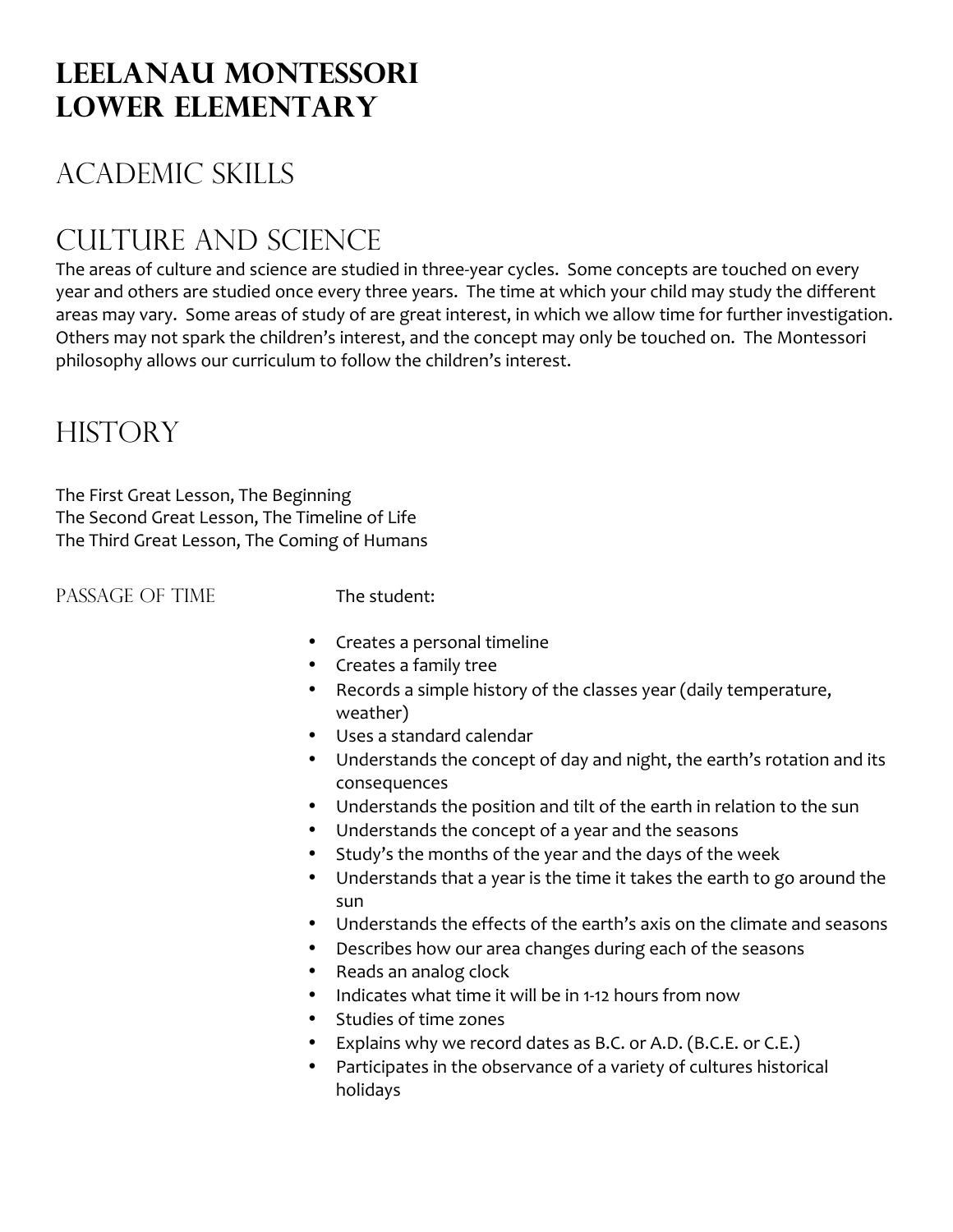#### Prehistory/Earth History

- Uses the clock of Eras
- Briefly describes the "Big Bang" theory of the creation of the universe
- Briefly describes the differences of the geologic eras of the earth's history
- Briefly describes the concept of continental drift and plate tectonics
- Describes the major forms of life that were found at each era
- Describes in general terms, the stages of human evolution
- Describes the fundamental human needs
- Observes and describes local and regional historical artifacts and generates questions about their function, construction and significance

### Ancient Civilizations

• Studies ancient Greece, Egypt and the Middle Ages

### Native Americans

- Participates in the Native American Cultural Experience
- Understands the Native American culture in terms of meeting basic human needs before the arrival of European settlers

### American History

- Studies American monuments, holidays, and symbols
- Describes main characters and their qualities after reading or listening to stories from America and around the world
- Describes qualities or traits after listening or reading about famous Americans
- Explains that Americans have a variety of different religious groups, family celebrations, and customs

### Civics and Government

- Gives examples that show the meaning of: authority, fairness, justice, responsibility and rules
- Gives examples that show the meaning of: politeness, achievement, courage, honesty, and reliability
- Defines and give examples of rights and responsibilities that students as citizens have in the school
- Gives examples of fictional and real people who were good leaders and citizens and explain the qualities that made them admirable
- Gives examples of why it's necessary for communities to have governments
- Gives examples of how people in a community can influence their local governments

#### • Gives examples of how people use money to directly or indirectly buy the things they need or want

- Gives examples of products that people buy and use
- Gives examples of services that people do for each other

### **ECONOMICS**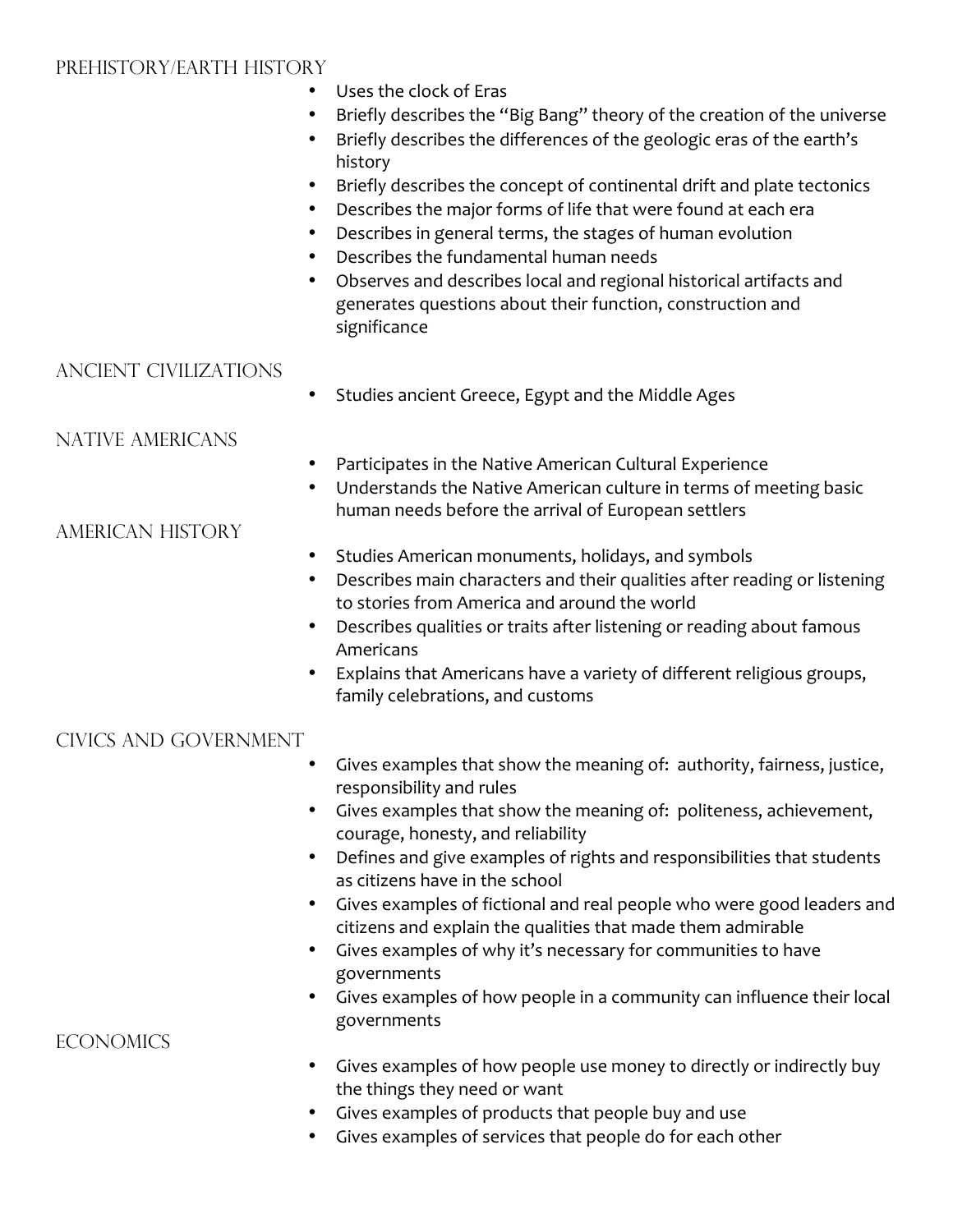- Gives examples of the choices people have about the goods or services that people buy
- Gives examples of people in the school and community that are either producers or consumers
- Explains what buyers and sellers are and give examples of services that are bought and sold in the community
- Defines what a tax is and the purpose for taxes
- Provides examples of currencies from different countries

### **GEOGRAPHY**

PHYSICAL

- Studies the position of Earth in Space: Universe box, galaxy cards, parts of the solar system, parts of the sun
- Studies parts of the Earth
- Study's the layers of the atmosphere
- Identifies and study the continents of the world
- Identifies and study the oceans of the world
- Studies and understand the water cycle
- Studies types clouds
- Studies the land and water forms: lake/island, cape/bay, peninsula/gulf, isthmus/strait, archipelago/chain of lakes
- Studies rocks types and the rock cycle
- Studies parts of a volcano
- Studies the Land and Water Nomenclature of North America
- Studies local geographic nomenclature- river, pooled water, lakes
- Studies other geographic nomenclature of the world- river, mountain
- Explores land and water forms using the Imaginary Island

### POLITICAL

- Studies the atmosphere, lithosphere, and hydrosphere
- Is introduced to the three globes
- Studies continents using puzzle maps
- Identifies the states of North America using pin map
- Studies the parts of the flag
- Studies the flags of the world
- Identifies and study a variety of maps and how to interpret them
- Interprets a map using information from its title, compass rose, scale and legend
- Studies the biomes of the world: parts of a biome, types of biomes, animals of a biome, people of a biome, climate zones

**FUNCTIONAL** 

- Studies charts and complete experiments
- Understands laws of the universe
- Understands solar energy